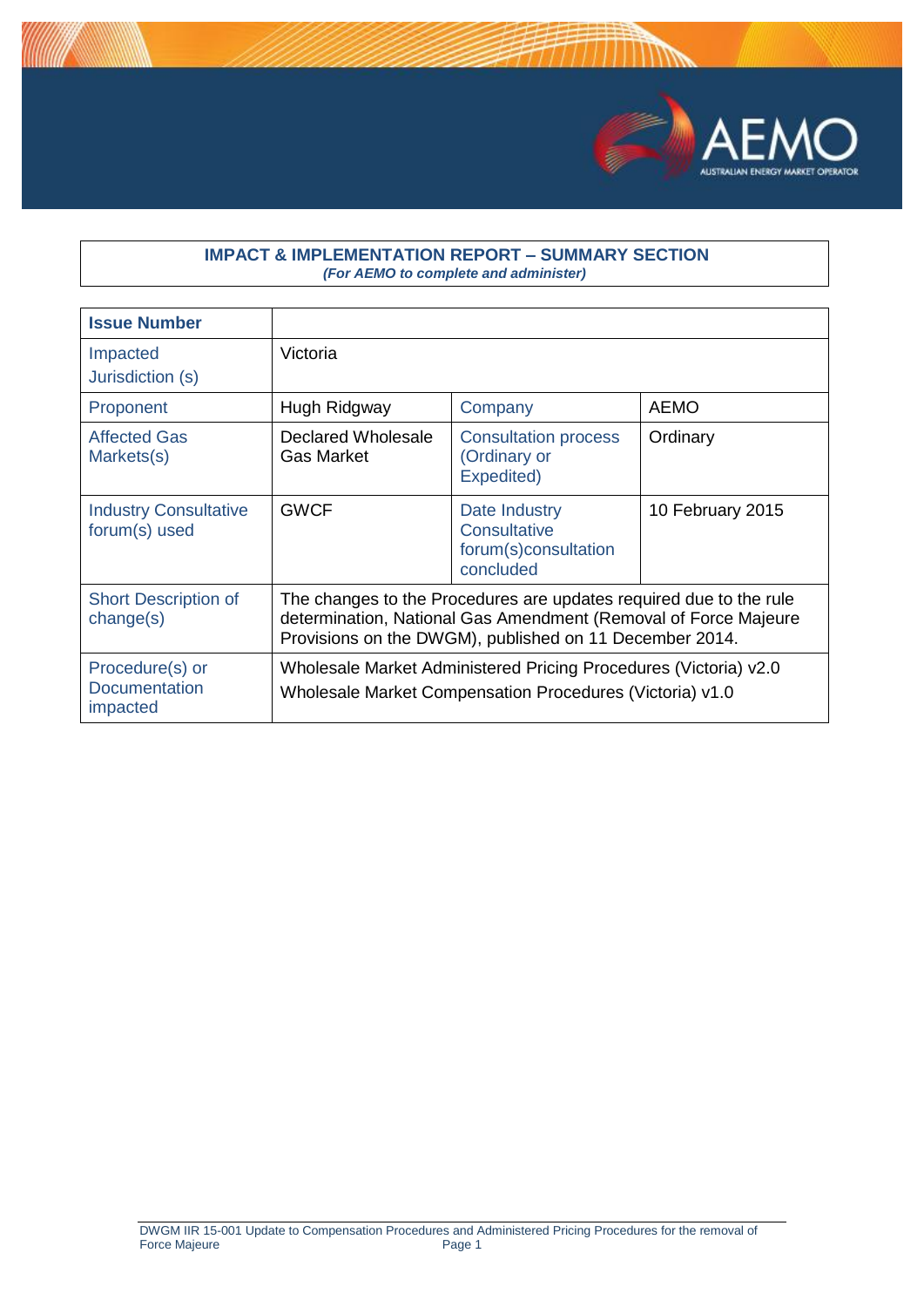

| Summary of the<br>change(s)                  | removed.                                                                                                                    | Redundant force majeure provisions in the Procedures have been |                  |
|----------------------------------------------|-----------------------------------------------------------------------------------------------------------------------------|----------------------------------------------------------------|------------------|
| <b>I&amp;IR Prepared By</b>                  | Hugh Ridgway                                                                                                                | <b>Approved By</b>                                             |                  |
| Date I&IR published                          | 10 February 2015                                                                                                            | <b>Date Consultation</b><br>under 135EE                        | 10 February 2015 |
| Contact address for<br>written responses     | Hugh Ridgway<br>Gas Wholesale Market Development<br>Australian Energy Market Operator<br>GPO Box 2008<br>Melbourne VIC 3001 |                                                                |                  |
| <b>Email Address for</b><br><b>Responses</b> | GWCF@aemo.com.au                                                                                                            |                                                                |                  |
| Other key contact<br>information             | Hugh Ridgway<br>Ph. 03 9609 8682                                                                                            |                                                                |                  |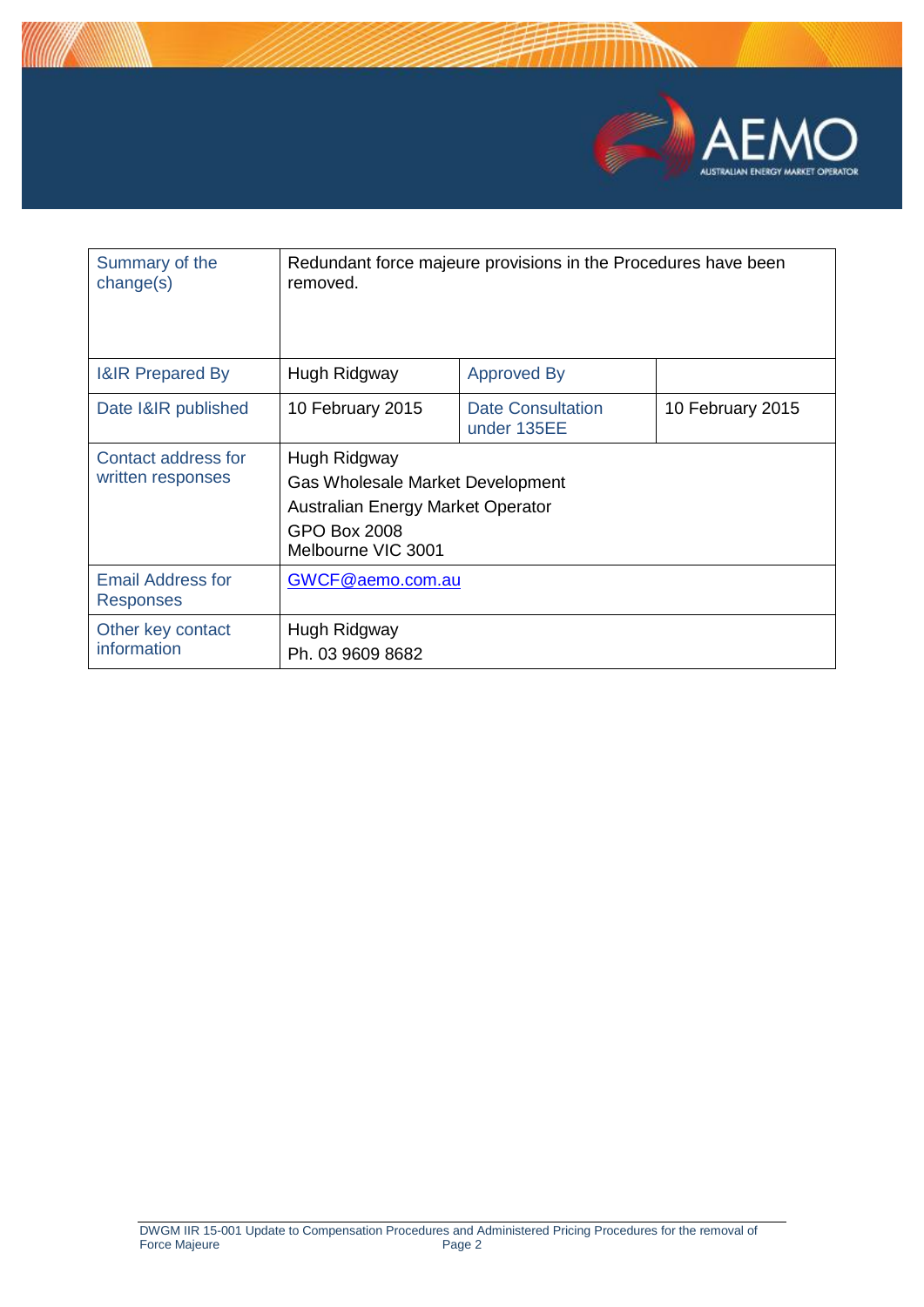## **IMPACT & IMPLEMENTATION REPORT – DETAILED REPORT SECTION**

| <b>CRITICAL EXAMINATION OF PROPOSAL</b>                             |                                                                                                                                                                                                                  |
|---------------------------------------------------------------------|------------------------------------------------------------------------------------------------------------------------------------------------------------------------------------------------------------------|
| 1. Description of<br>change(s) and reasons<br>for change(s)         | This IIR proposes changes to the Wholesale Market Administered<br>Pricing Procedures (Victoria) and to the Wholesale Market<br>Compensation Procedures (Victoria). The proposed changes are<br>summarized below: |
|                                                                     | Updates to reflect the removal of force majeure provisions<br>from the National Gas Rules (NGR) as they pertain to the<br>Victorian declared wholesale market (DWGM).                                            |
|                                                                     | Additional section requiring AEMO consult with industry on<br>$\bullet$<br>proposed changes to the administered price cap (APC) or<br>CPT.                                                                       |
| 2. Reference<br>documentation                                       | Wholesale Market Administered Pricing Procedures (Victoria)<br>$\bullet$<br>V <sub>2.0</sub>                                                                                                                     |
| <b>Procedure Reference</b>                                          | Wholesale Market Compensation Procedures (Victoria) v1.0<br>$\bullet$                                                                                                                                            |
| <b>GIP/Specification</b><br><b>Pack Reference</b>                   | GWCF Paper 12-005-05 Removal of FM Provisions Draft<br>$\bullet$<br>Rule and Procedure Changes v2                                                                                                                |
| <b>Other Reference</b>                                              | National Gas Rules Part 19: Declared Wholesale Gas Market<br>$\bullet$<br>Rules Rule 224 'Administered Pricing'.                                                                                                 |
| 3. The high level details<br>of the change(s) to the                | Changes to the Wholesale Market Administered Pricing<br>Procedures are:                                                                                                                                          |
| existing Procedures<br>This includes:                               | Addition of a definition for Administered Price Cap in the<br>$\bullet$<br>Definitions.                                                                                                                          |
| A comparison of the<br>existing operation of                        | Removal of force majeure from administered price period<br>$\bullet$<br>triggers in Chapter 3.                                                                                                                   |
| the Procedures to the<br>proposed change to                         | Removal of reference to force majeure in Chapter 6.6.<br>$\bullet$                                                                                                                                               |
| the operation of the<br><b>Procedures</b>                           | Addition of requirement to consult with industry in Chapter<br>٠<br>6.7.                                                                                                                                         |
| A marked up version<br>ш<br>of the Procedure                        | Changes to the Wholesale Market Compensation Procedures<br>are:                                                                                                                                                  |
| change (see<br><b>Attachment A)</b>                                 | Removal of references to force majeure in Chapter 5                                                                                                                                                              |
| 4. Explanation regarding<br>the order of magnitude of<br>the change | Non-material – the deployment of these changes will have a non<br>material impact on market participants' operations.                                                                                            |
| (eg: material, non-<br>material or non-<br>substantial)             |                                                                                                                                                                                                                  |

| ASSESSMENT OF LIKELY EFFECT OF PROPOSAL                                          |                       |
|----------------------------------------------------------------------------------|-----------------------|
| 5. Overall Industry Cost /<br>benefit (tangible /<br>intangible / risk) analysis | Costs:<br><b>None</b> |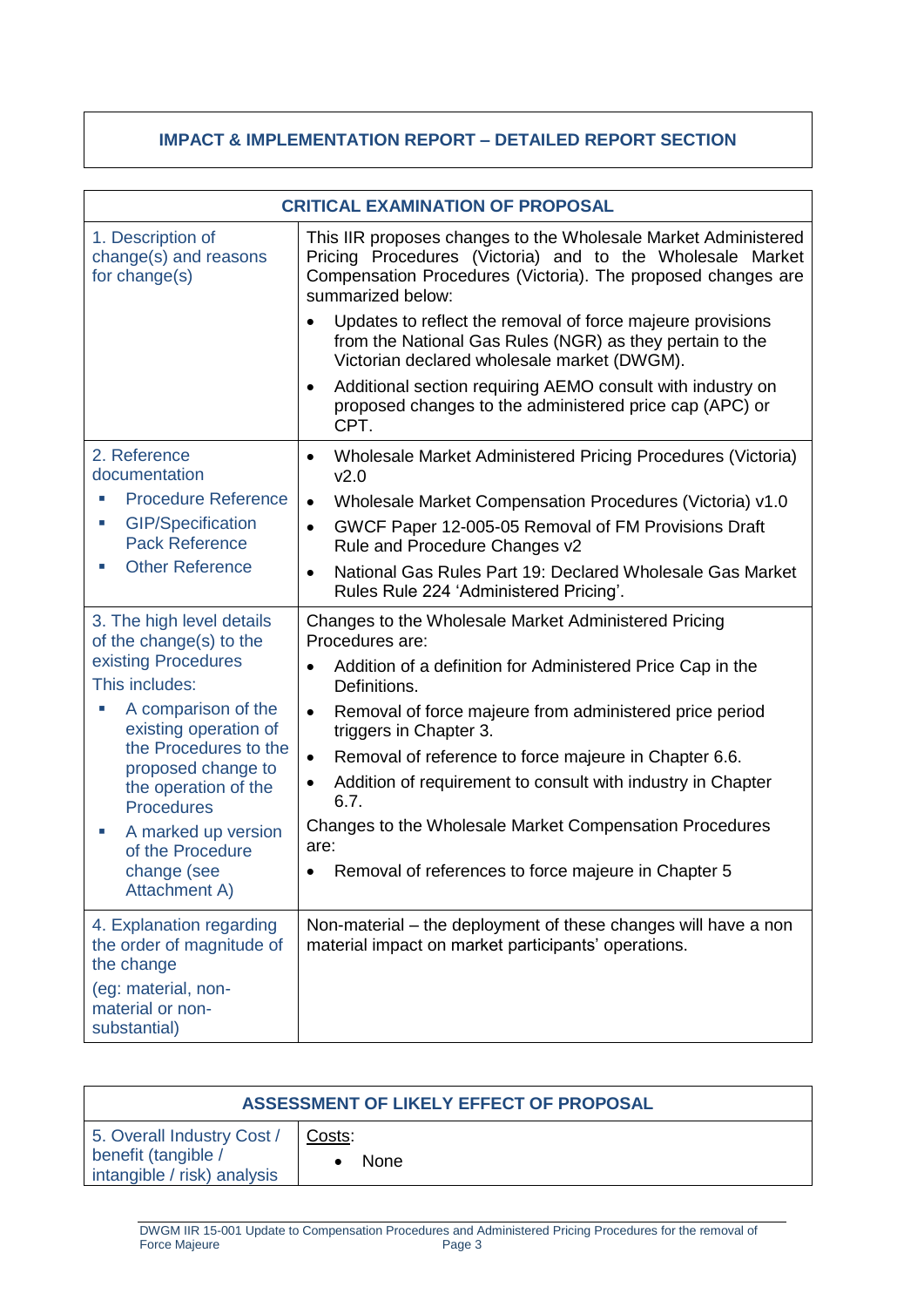| and/or cost estimates                                               |                                                                                                                                                                                                                                                                                                                                                   |
|---------------------------------------------------------------------|---------------------------------------------------------------------------------------------------------------------------------------------------------------------------------------------------------------------------------------------------------------------------------------------------------------------------------------------------|
|                                                                     | Benefits:                                                                                                                                                                                                                                                                                                                                         |
|                                                                     | The proposed changes would benefit the Industry for the<br>following reasons:                                                                                                                                                                                                                                                                     |
|                                                                     | This change is required to align the Procedures with the<br>rule change referred to above.                                                                                                                                                                                                                                                        |
| 6. The likely<br>implementation effect of                           | The implementation of the proposed changes will achieve the<br>benefits as outlined in Section 5 of this IIR.                                                                                                                                                                                                                                     |
| the change(s) on<br>stakeholders                                    | There may be non-material cost impacts on market particpants to<br>deploy the changes operationally.                                                                                                                                                                                                                                              |
| (e.g. Industry or end-<br>users)                                    |                                                                                                                                                                                                                                                                                                                                                   |
| 7. Testing requirements                                             | None                                                                                                                                                                                                                                                                                                                                              |
| 8. AEMO's preliminary                                               | <b>Consistency with NGL and NGR</b>                                                                                                                                                                                                                                                                                                               |
| assessment of the<br>proposal's compliance<br>with section 135EB:   | AEMO's view is that the proposed changes described in this<br>document are consistent with the National Gas Law (NGL) and<br>the National Gas Rules (NGR).                                                                                                                                                                                        |
| - consistency with NGL                                              |                                                                                                                                                                                                                                                                                                                                                   |
| and NGR,<br>- regard to national gas<br>objective                   | The proposed Procedure change promotes efficient operation<br>and use of natural gas services for the long term interest of<br>consumers of natural gas with respect to quality, safety, reliability                                                                                                                                              |
| - regard to any applicable<br>access arrangements                   | and security of supply by providing clarity to market participants<br>on the arrangements and protections available in times of market<br>stress. This is expected to facilitate efficient decision making and<br>may lead to prices more accurately reflecting market conditions.<br>In turn, this may promote efficiency of the market process. |
| 9. Consultation Forum<br><b>Outcomes</b>                            | The Gas Wholesale Consultative Forum (GWCF) is a standing<br>forum for providing effective and efficient consultation with                                                                                                                                                                                                                        |
| (e.g. the conclusions<br>made on the change(s)<br>whether there was | stakeholders on development of the Victorian Gas Wholesale<br>Market. The GWCF is an open forum and all interested parties<br>may attend the GWCF and participate in the meetings.                                                                                                                                                                |
| unanimous approval, any<br>dissenting views)                        | Final drafting of the rule change and proposed procedure<br>changes was agreed by the GWCF at the November 2012<br>meeting.                                                                                                                                                                                                                       |
|                                                                     | The paper and minutes of this meeting are available through the<br>following link - http://www.aemo.com.au/About-the-<br>Industry/Working-Groups/Wholesale-Meetings/Gas-Wholesale-<br>Consultative-Forum/GWCF-Meeting-Archive/GWCF-Meeting-<br>176_20-November-2012                                                                               |

| <b>RECOMMENDATION(S)</b>                                                            |                                                                                                       |
|-------------------------------------------------------------------------------------|-------------------------------------------------------------------------------------------------------|
| 10. Should the proposed<br>Procedures be made,<br>(with or without)<br>amendments)? | AEMO recommends the proposed Procedures change should be<br>made as described in Attachments A and B. |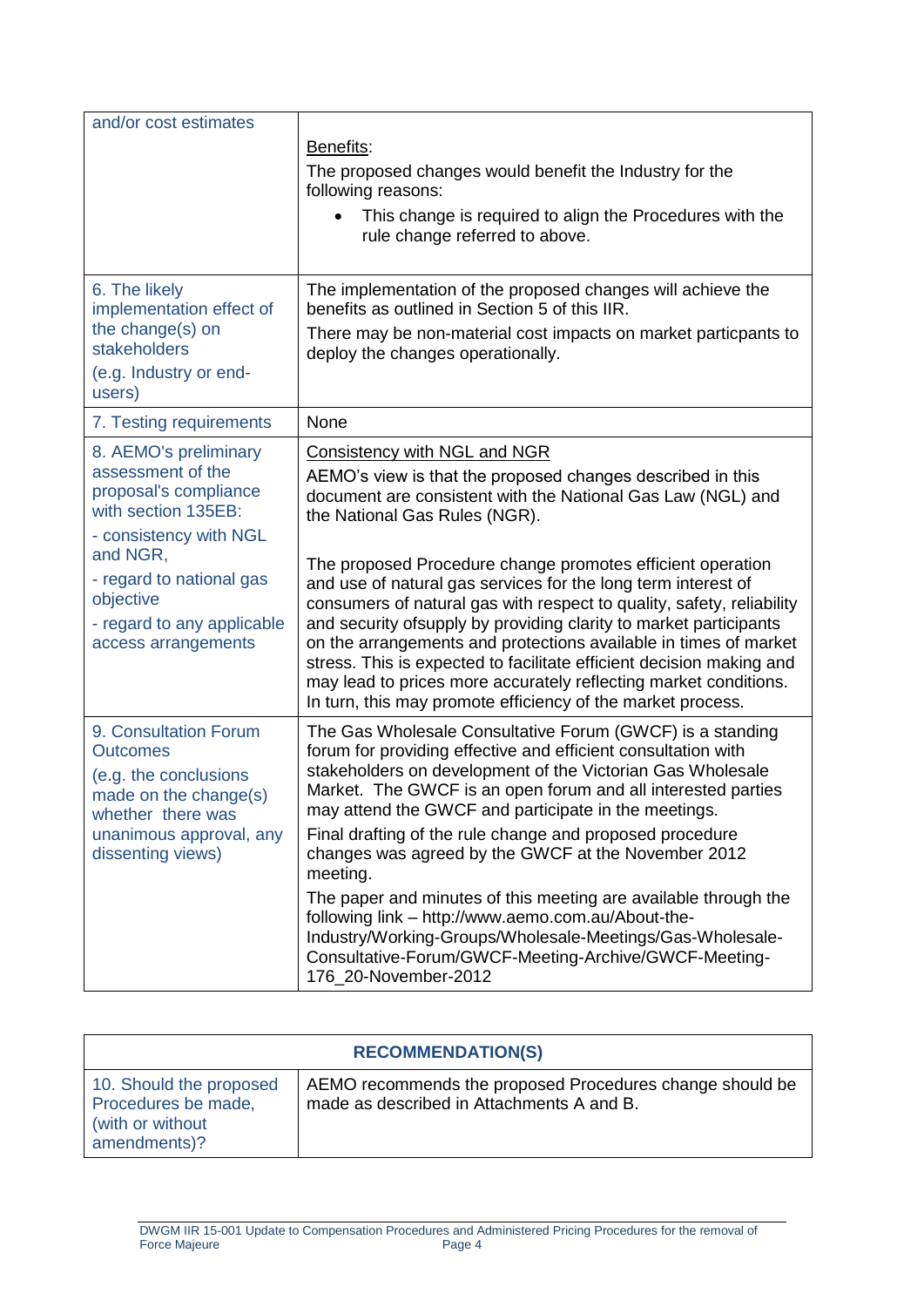| 11. If applicable, a<br>proposed effective date<br>for the proposed<br>change(s) to take effect<br>and justification for that<br>timeline. | AEMO has already engaged industry and the AER on this issue,<br>and held a number of separate workshops to explain the problem<br>and solutions in detail. The changes to the procedures address<br>this compliance issue.          |
|--------------------------------------------------------------------------------------------------------------------------------------------|-------------------------------------------------------------------------------------------------------------------------------------------------------------------------------------------------------------------------------------|
|                                                                                                                                            | As per the ordinary consultative procedure, interested parties<br>have 20 business days from the date of this notice to provide<br>written submissions on this decision 10 March 2015.                                              |
|                                                                                                                                            | The rationale for this Procedure change is the AEMC rule<br>determination which takes effect on 4 May 2015. Accordingly,<br>AEMO proposes an effective date of Monday, 4 May 2015<br>subject to further feedback from stakeholders. |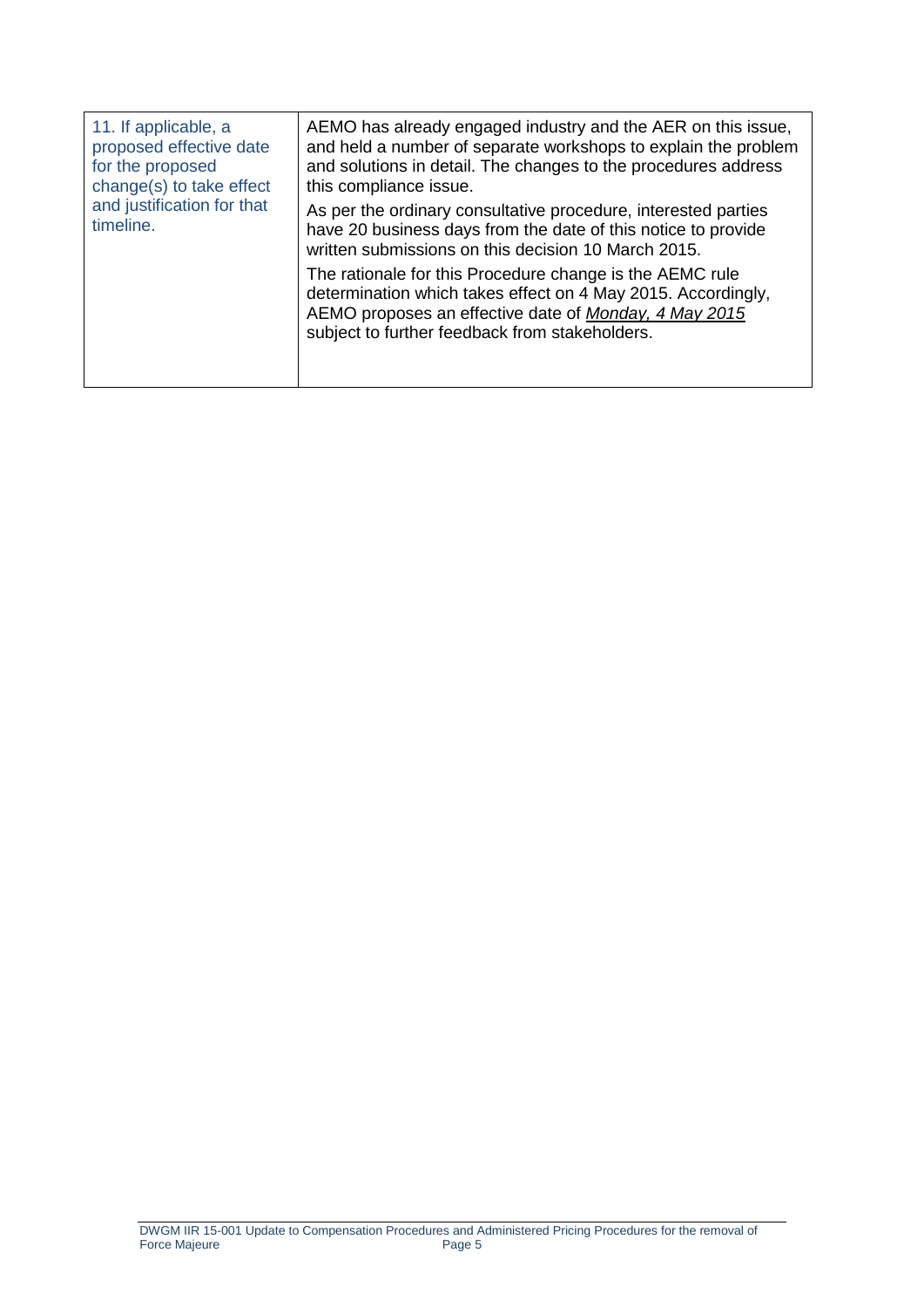**ATTACHMENT A – DRAFT WHOLESALE MARKET ADMINISTERED PRICING PROCEDURES (VICTORIA) VERSION 2.1**